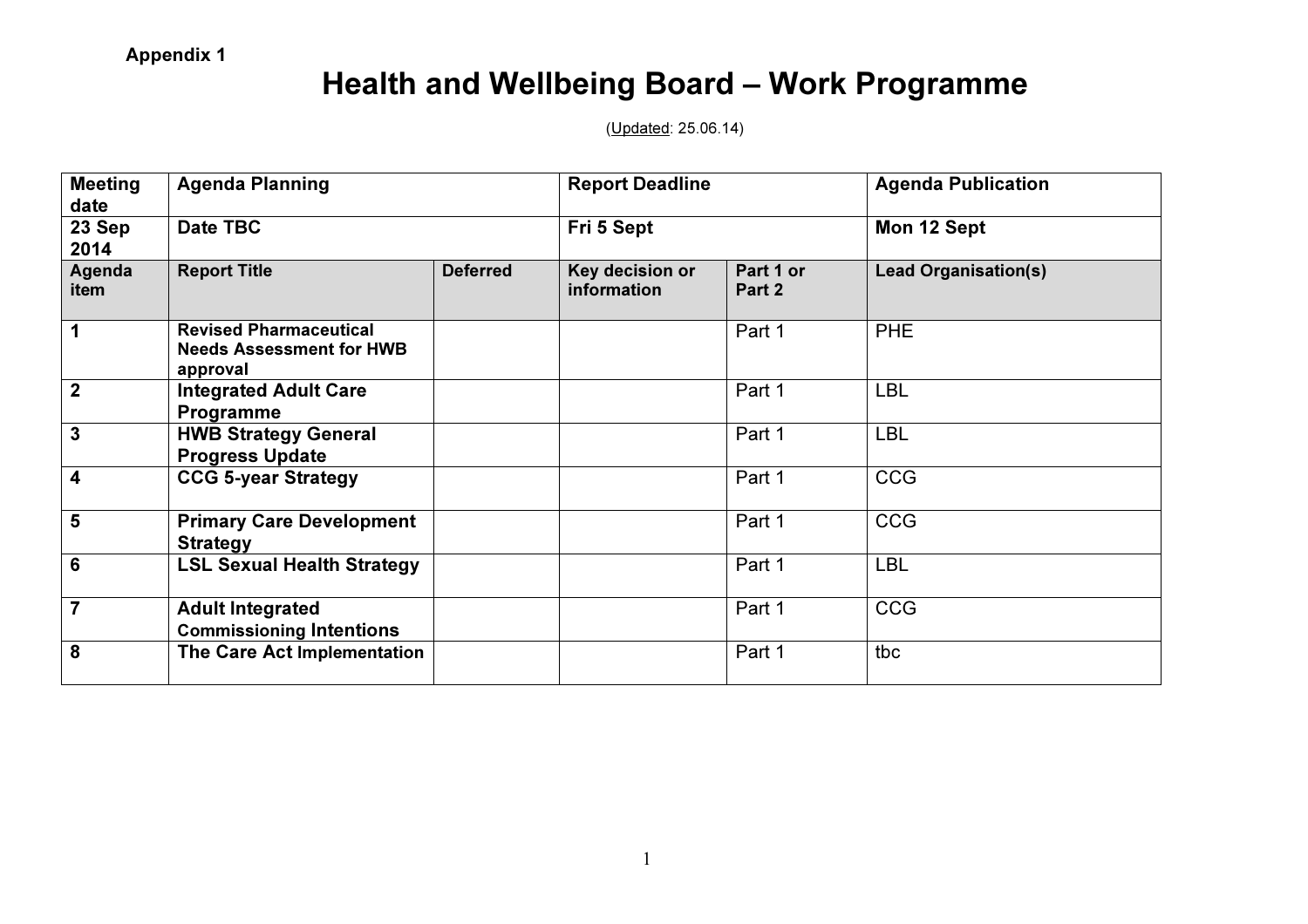| <b>Meeting</b><br>date  | <b>Agenda Planning</b>                                                                                                          |                 | <b>Report Deadline</b>         |                     | <b>Agenda Publication</b>   |
|-------------------------|---------------------------------------------------------------------------------------------------------------------------------|-----------------|--------------------------------|---------------------|-----------------------------|
| 25 Nov<br>2014          | Date TBC                                                                                                                        |                 | Fri 7 Nov                      |                     | Fri 14 Nov                  |
| Agenda<br>item          | <b>Report Title</b>                                                                                                             | <b>Deferred</b> | Key decision or<br>information | Part 1 or<br>Part 2 | <b>Lead Organisation(s)</b> |
| 1                       | <b>Integrated Adult Care</b><br>Programme                                                                                       |                 |                                | Part 1              | <b>LBL</b>                  |
| $\overline{2}$          | <b>HWB Strategy General</b><br><b>Progress Update</b>                                                                           |                 |                                | Part 1              | <b>LBL</b>                  |
| 3                       | <b>HWB Strategy: Progress</b><br><b>Update -Delayed Discharge</b><br>/ Long-Term Conditions                                     |                 |                                | Part 1              | <b>LBL</b>                  |
| $\overline{\mathbf{4}}$ | <b>HWB Strategy: Progress</b><br><b>Update - Air quality /</b><br><b>Chronic Obstructive</b><br><b>Pulmonary Disease (COPD)</b> |                 |                                | Part 1              | <b>CCG/LBL</b>              |
| $5\phantom{1}$          | <b>Cancer</b>                                                                                                                   |                 |                                | Part 1              | <b>LBL</b>                  |
| 6                       | <b>Emergency Services</b><br><b>Review</b>                                                                                      |                 |                                | Part 1              | CCG/LBL (tbc)               |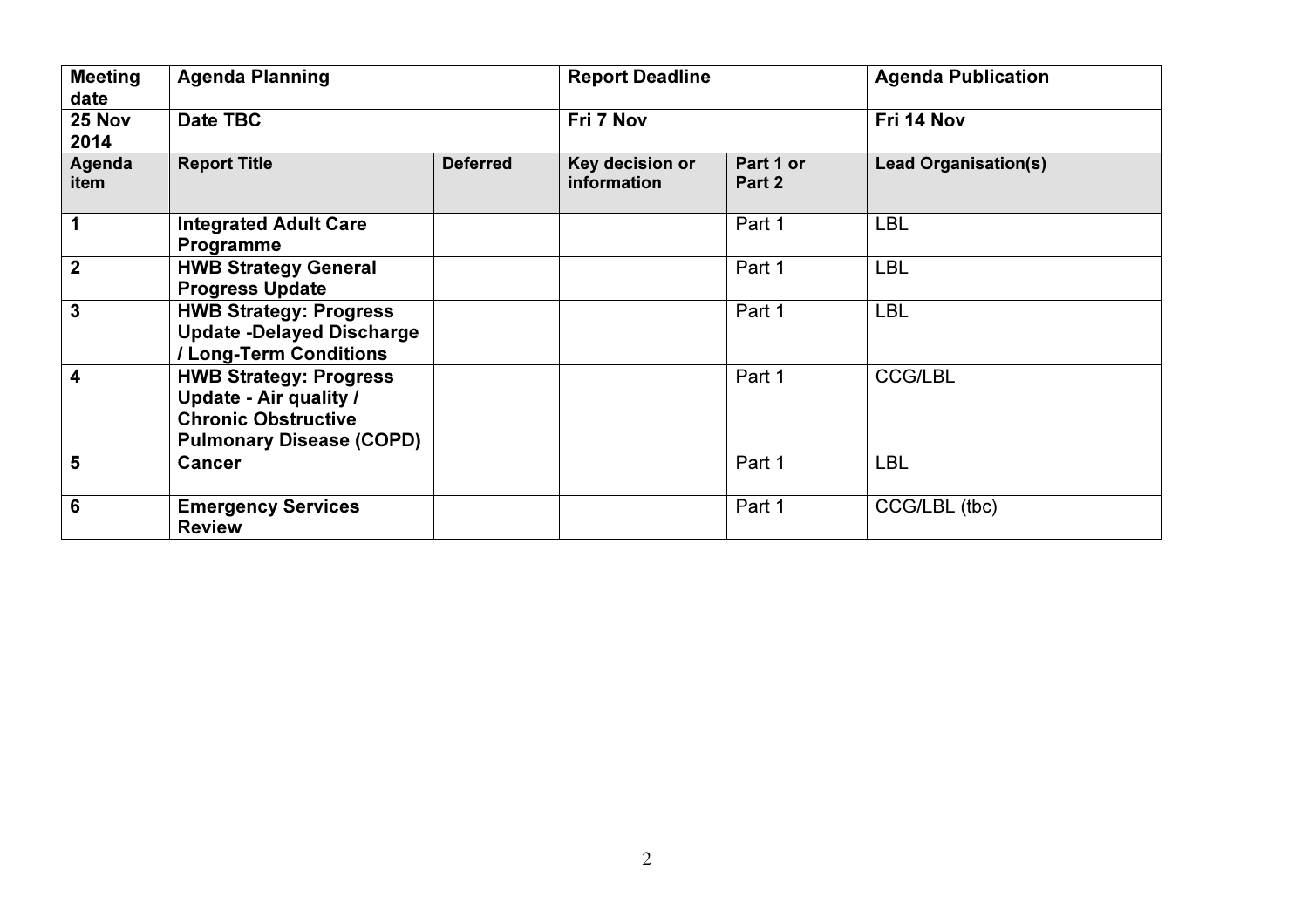| <b>Meeting</b><br>date  | <b>Agenda Planning</b>                                                                                                                       |                 | <b>Report Deadline</b>         |                     | <b>Agenda Publication</b>   |
|-------------------------|----------------------------------------------------------------------------------------------------------------------------------------------|-----------------|--------------------------------|---------------------|-----------------------------|
| <b>Jan 2015</b>         | Date TBC                                                                                                                                     |                 | <b>TBC</b>                     |                     | <b>TBC</b>                  |
| Agenda<br>item          | <b>Report Title</b>                                                                                                                          | <b>Deferred</b> | Key decision or<br>information | Part 1 or<br>Part 2 | <b>Lead Organisation(s)</b> |
| 1                       | <b>Integrated Adult Care</b><br>Programme                                                                                                    |                 |                                | Part 1              | <b>LBL</b>                  |
| $\mathbf{2}$            | <b>Public Health Budget</b>                                                                                                                  |                 |                                | Part 1              | <b>LBL</b>                  |
| $\overline{3}$          | <b>Healthwatch Performance</b><br><b>Review</b>                                                                                              |                 |                                | Part 1              | <b>LBL</b>                  |
| $\overline{\mathbf{4}}$ | <b>HWB Strategy Delivery</b><br>Group: progress update                                                                                       |                 |                                | Part 1              | <b>LBL</b>                  |
| 5                       | Developing an Integrated<br><b>Approach to Public Health</b><br>in SE London: Establishing<br>an Urban Public Health<br><b>Collaborative</b> |                 |                                | Part 1              | <b>LBL</b>                  |
| $6\phantom{1}6$         | <b>Mental Health</b>                                                                                                                         |                 |                                | Part 1              | <b>LBL</b>                  |
| $\overline{7}$          | <b>CVD</b>                                                                                                                                   |                 |                                | Part 1              | <b>LBL</b>                  |